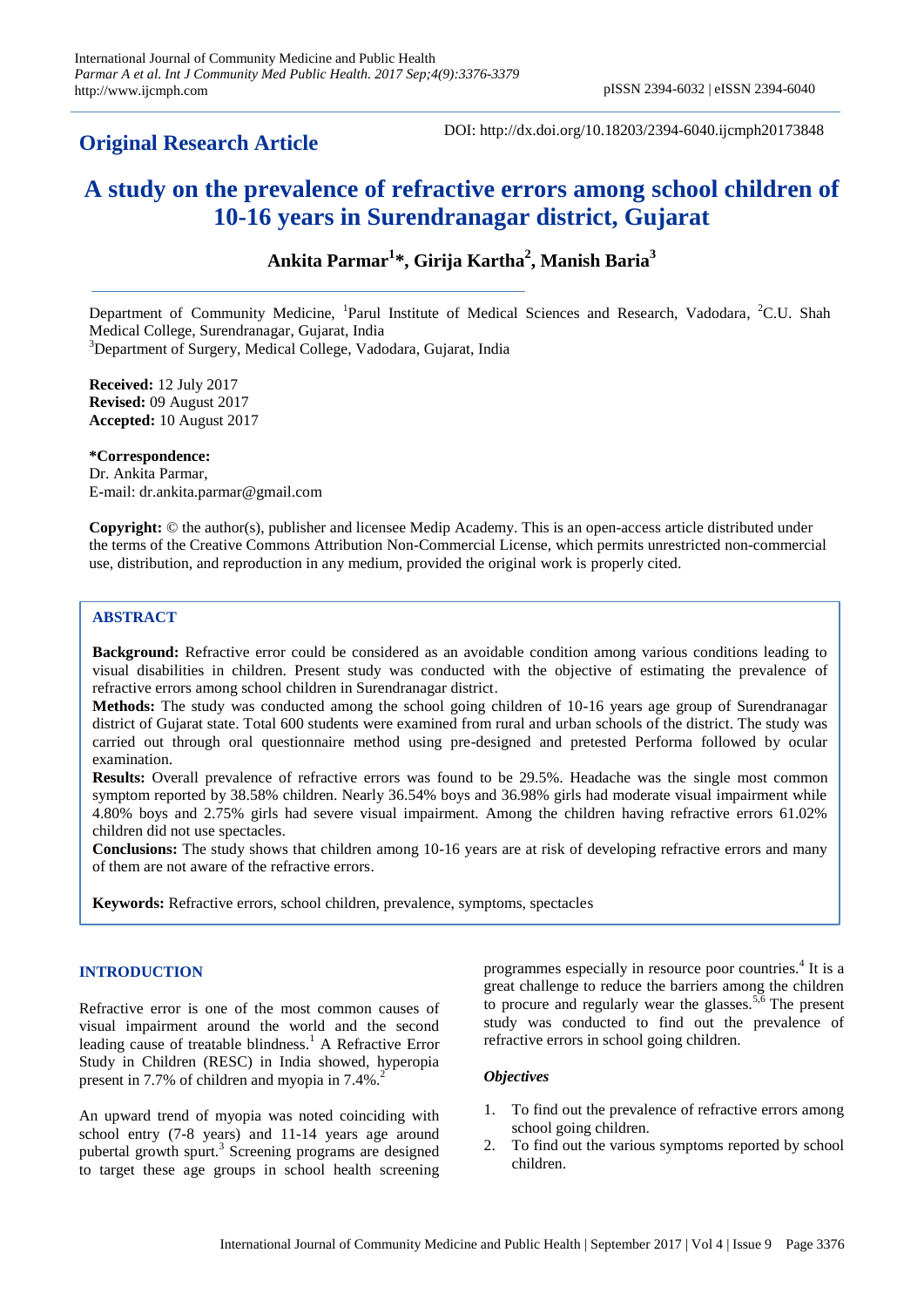3. To assess the use of spectacles among school going children of rural and urban areas of Surendranagar.

## **METHODS**

A cross-sectional study was conducted in urban and rural schools of Surendranagar district of Gujarat state. Pilot study was conducted and prevalence was found to be 40%. The sample size was calculated as per statistical calculation,  $n=4pq/l^2$  where  $p=40$ ,  $q=60$ ,  $l=10%$  of p. The sample size calculated was 600. List of all the schools in the district was prepared and 4 schools were randomly selected. The total number of schools in Surendranagar District is 206. Out of them one school was selected randomly in urban area opposite mela medan area. All the villages of Surendranagar district were listed, one village was selected randomly. A list of all the schools in the village was prepared. Out of these, three schools were selected randomly. 300 students in the age group of 10-16 years from this school were examined.

Total 600 school children aged 10-16 years were examined, 300 students from rural area and 300 from urban area. The study period was from August 2012 to January 2013.

The study was carried out through oral questionnaire method using pre-designed and pretested performa followed by ocular examination. Socio –demographic details were taken like age, sex, residential address etc. Students were examined in the presence of teachers.

Vision test was carried out for distant as well as near vision. For distant vision Snellen's chart was used. The chart was placed on a wall at a distance of 6 meters from the students. Care was taken to provide sufficient light on the chart. Each eye was tested one by one keeping the other eye covered. Near vision was tested with the help of Jaeger's chart keeping the distance of 25-30 cm from the eyes of the subjects.

The children were screened for refractive errors. Children with visual acuity of 6/9 to 6/18, 6/24 to 6/60 and less than 6/60 in the better eye were categorized as having mild visual impairment, moderate visual impairment and severe visual impairment respectively.<sup>7</sup> Teachers were informed about children who had visual acuity equal or less than 6/12 and other ocular problems.

All information was collected, compiled and analysed by applying suitable tests. The Statistical software namely SPSS (Statistical package for Social Sciences) was used for the analysis of the data and Microsoft word and Excel have been used to generate graphs, tables etc**.**

#### **RESULTS**

The present study was conducted among 600 school children aged 10-16 years. The results of interview and ocular examination are presented below.

Overall prevalence of refractive errors was found to be 29.5%. Table 1 shows the prevalence of refractive errors according to the socio-demographic characteristics like Age, sex and area.

#### **Table 1: Prevalence of refractive errors according to area, sex and age.**

| <b>Variables</b> | <b>Refractive errors (n=177)</b> |               |         |  |
|------------------|----------------------------------|---------------|---------|--|
|                  | <b>Frequency</b>                 | $\frac{0}{0}$ | P value |  |
| Area             |                                  |               |         |  |
| Urban            | 90                               | 50.84         | 0.788   |  |
| Rural            | 87                               | 49.16         |         |  |
| <b>Sex</b>       |                                  |               |         |  |
| <b>Boys</b>      | 95                               | 53.67         | 0.014   |  |
| Girls            | 82                               | 46.33         |         |  |
| Age              |                                  |               |         |  |
| $10 - 11$        | 40                               | 22.59         |         |  |
| $12 - 13$        | 75                               | 42.39         | 0.012   |  |
| $14 - 16$        | 62                               | 35.02         |         |  |

Difference in the refractory error between boys and girls was statistically significant ( $p<0.05$ ), while no statistical difference was found between rural and urban area. The difference in the prevalence of refractive errors according to age was significant ( $p<0.05$ ).

# **Table 2: Frequency of the various symptoms reported by children with refractive errors.**

| <b>Different symptoms</b>                   | <b>Frequency</b><br>(No.) | <b>Percentage</b><br>$(\%)$ |
|---------------------------------------------|---------------------------|-----------------------------|
| Headache                                    | 71                        | 38.58                       |
| <b>Difficulty</b> to see<br>distant objects | 59                        | 32.06                       |
| Difficulty to see in<br>dim light           | 23                        | 12.5                        |
| <b>Eye strain</b>                           | 31                        | 16.86                       |

Common complaints reported by school children with refractive errors were noted. Headache was the single most common symptom reported in 38.58% children while 32.06% children complained of difficulty to see distant objects.

It was observed that 36.72% had moderate visual impairment and 3.96% children had severe visual impairment. Nearly 36.54% boys and 36.98% girls had moderate visual impairment while 4.80% boys and 2.75% girls had severe visual impairment (Table 3).

Among the children having refractive errors 61.02% children did not use spectacles. Reasons narrated by children were that they were not aware of their condition (75.92%), did not like wearing spectacles due to cosmetic reasons (16.68%) and 7.40% children gave multiple answers like their parents did not allow them to wear, wearing spectacles increases the number.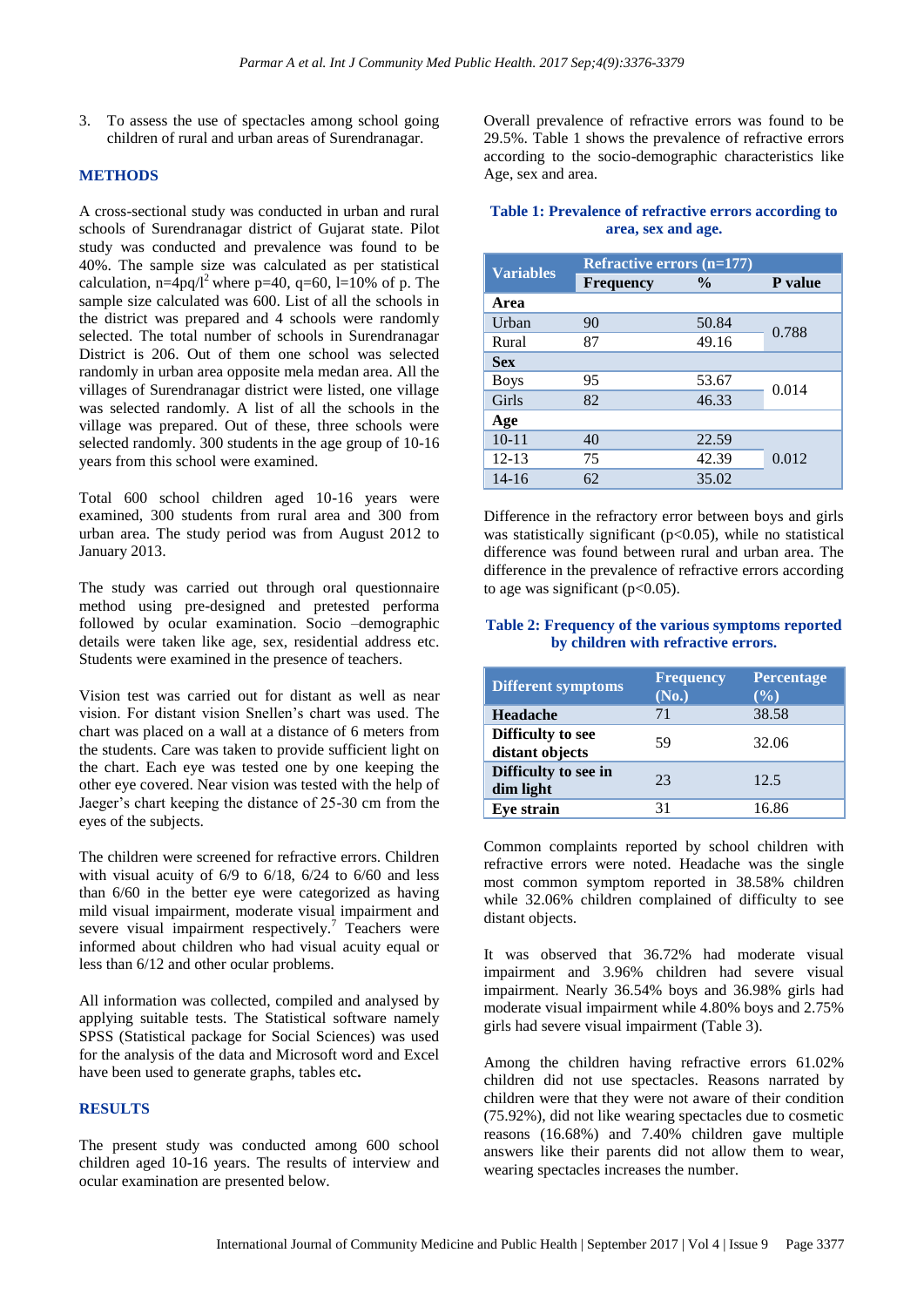| <b>Visual impairment</b>   | <b>Boys</b> |               | <b>Girls</b> |               | <b>Total</b> |               |
|----------------------------|-------------|---------------|--------------|---------------|--------------|---------------|
|                            | No.         | $\frac{0}{0}$ | No.          | $\frac{0}{0}$ | No.          | $\frac{0}{0}$ |
| <b>Mild impairment</b>     | 61          | 58.66         | 44           | 60.27         | 105          | 59.32         |
| <b>Moderate impairment</b> | 38          | 36.54         | 27           | 36.98         | 60           | 36.72         |
| <b>Severe impairment</b>   |             | 4.8           |              | 2.75          |              | 3.96          |
| <b>Total</b>               | 104         | 100           | 73           | 100           | 177          | 100           |

#### **Table 3: Distribution of children with refractive errors according to visual acuity.**

#### **Table 4: Use of spectacles in children with refractive errors.**

|                                         | <b>Children with refractive errors</b> |               |
|-----------------------------------------|----------------------------------------|---------------|
| <b>Using spectacles</b>                 | $No(n=177)$                            | $\frac{0}{0}$ |
| Yes                                     | 69                                     | 38.98         |
| N <sub>o</sub>                          | 108                                    | 61.02         |
| <b>Reasons for not using spectacles</b> |                                        |               |
| Not aware of the condition              | 82                                     | 75.92         |
| Cosmetic appearance                     | 18                                     | 16.68         |
| Others <sup>*</sup>                     | 8                                      | 7.40          |
| Total                                   | 108                                    | 100           |

\*Others: Parents do not allow wearing spectacles, anticipation of teasing from other Students and widespread false believes about the harmful effect of glasses on vision.

#### **DISCUSSION**

Poor vision in childhood affects performance in school or at work and has a negative influence on the future life of a child. Moreover, planning of the youth's career has a strong relation with visual acuity. Refractive errors are the most common reasons for a visit to an ophthalmic surgeon or an ophthalmic assistant.<sup>8</sup>

Overall prevalence of refractive errors in the present study was 29.5%. Similar prevalence of refractive errors has been observed among children of 12-17 years in a study in Ahmedabad city.<sup>9</sup> In another study from South India, higher (32%) prevalence of refractive errors was noted as compared to the present study.<sup>10</sup> In rural Maharashtra 36.62% prevalence of ocular morbidity was observed.<sup>11</sup>Internationally, lower prevalence of refractive errors (2.7-5.8%) has been reported among children of age 5-15 years from Africa, Chile and Nepal as compared to the present study. $12-14$  These differences may be explained by the different diagnostic criteria used by different authors, racial or ethnic variations in the prevalence of refractive errors, different lifestyles or living conditions (e.g. reading, watching TV, or using computer/ visual display units, nutrition) or medical care (e.g. unnecessary or overcorrection of refractive errors which may worsen the refractive error by inhibiting natural "emmetropisation"). $8$  In the present study prevalence of visual acuity between 6/24 to 6/60 was 36.72% and V/A  $\lt6/60$  was in 3.96%. In a similar study conducted in central India 28.78% children had V/A between 6/24 to 6/60 and 5.67% had V/A  $\lt$  6/60.<sup>15</sup>

The prevalence of refractive errors according to age showed that the prevalence is more among older children 14-16 years (35.02%) and 12-13 years of age (42.39%)

compared to 10-11 years age group (22.59%). The findings were similar to other studies.16-18 The higher prevalence reported in older children could be due to better articulation and detection of visual problems by older children, suggesting a lack of detection by parents and teachers at younger ages.

On looking at the prevalence of refractive errors sex wise, boys had 53.67% prevalence in comparison to girls (46.33%).In other studies refractive errors were found more commonly in girls than in boys, probably related to the rate of growth.<sup>19,20</sup> Girls attain puberty earlier on an average and reach their final body weight 1-2 years earlier than the boys.<sup>10</sup>

Among the children with refractive errors 38.98% were using spectacles while 61.02% were not using the spectacles similar to the study in rural Maharashtra where  $42.85\%$  children were using spectacles.<sup>11</sup> The reasons given were 75.92% were not aware of their condition, 16.68% did not like wearing spectacles due to cosmetic appearance and 7.40% children gave multiple answers. Barriers to the use of corrective spectacles include: parental awareness of the vision problem, attitudes regarding the need for spectacles, spectacle cost, cosmetic appearance, and concerns that wearing glasses may cause progression of refractive error.<sup>21</sup> From a public health perspective; vision screening is an appropriate strategy to reduce vision impairment. Most of this impairment is caused by refractive error, for which treatment is simple, effective, and inexpensive.

#### **CONCLUSION**

Most refractive errors can be easily corrected with spectacles and because visual impairment can have a